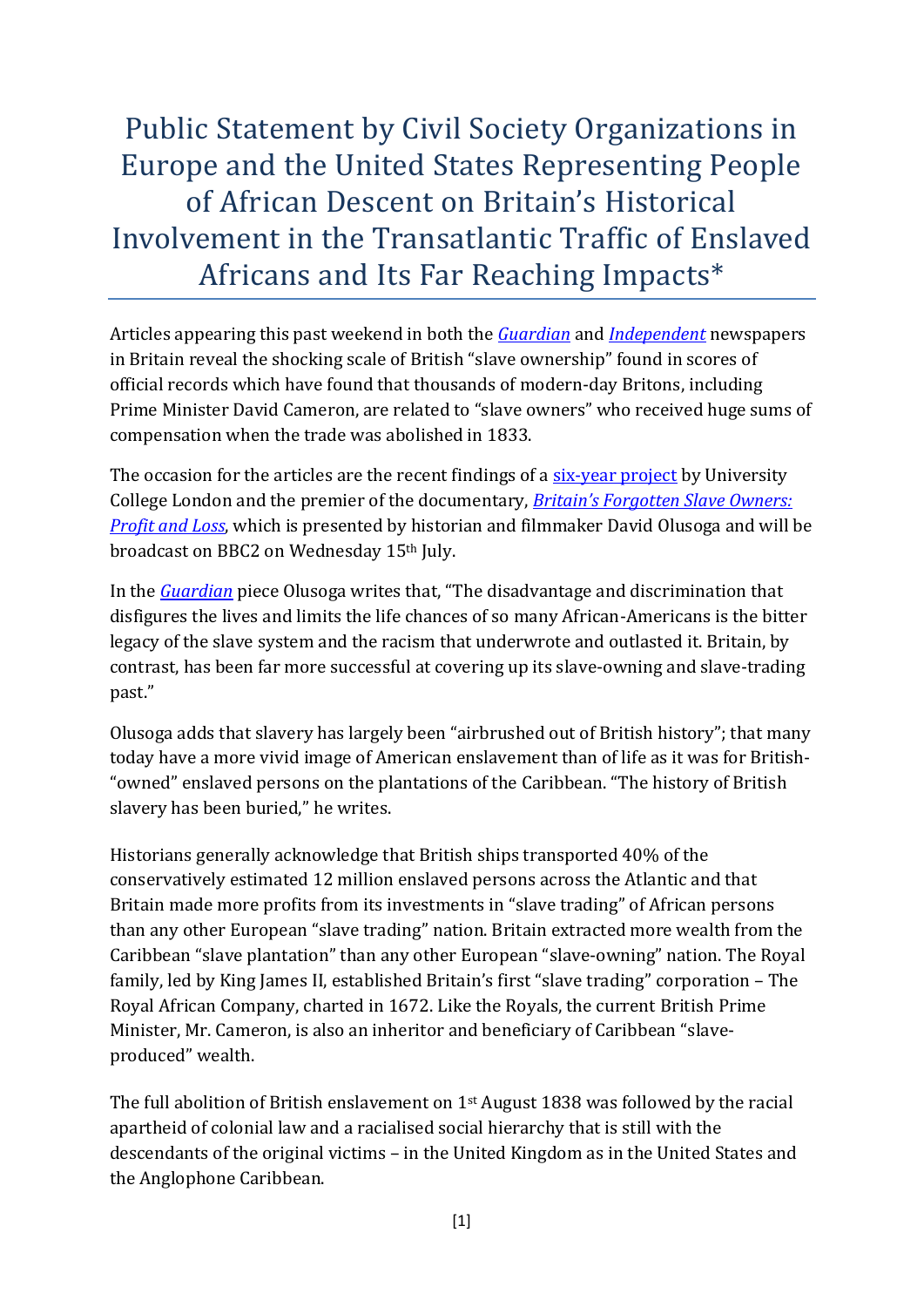The 2001 [UN World Conference Against Racism](http://www.un.org/WCAR/durban.pdf) (WCAR) held in Durban, South Africa, acknowledged that the transatlantic enslavement and trafficking of human beings is a crime against humanity, that its institutionalisation of race and racial stratification made it among the major sources of racism in the world today, and that African peoples and people of African descent were its victims and they continue to be victims of its consequences.

As a signatory to the *International Convention on the Elimination of All Forms of Racial Discrimination*, Britain needs to act urgently to settle its outstanding obligation to those who continue to be adversely affected by centuries of its racial apartheid. It can, and should, begin this year, which inaugurates the UN International Decade for People of African Descent 2015-2024.

The "[Programme of activities for the implementation of the International Decade for](http://www.un.org/en/events/africandescentdecade/pdf/A.RES.69.16_IDPAD.pdf)  [People of African Descent](http://www.un.org/en/events/africandescentdecade/pdf/A.RES.69.16_IDPAD.pdf)" (UN resolution A/RES/69/16) - which was adopted by the General Assembly in November 2014 – acknowledges and profoundly regrets "the untold suffering and evils inflicted on millions of men, women and children" as a result of the transatlantic enslavement and trafficking of human beings and Eurocentric colonisation and empire.

It calls upon those States "that have not yet expressed remorse or presented apologies to find some way to contribute to the restoration of the dignity of its victims" and invites "the international community and its members to honour the memory of the victims of these tragedies with a view to closing those dark chapters in history and as a means of reconciliation and healing." Moreover, it calls upon "all States concerned to take appropriate and effective measures to halt and reverse the lasting consequences of those practices, bearing in mind their moral obligations."

Considering all of this, the following signatories of this Statement, the European Reparations Commission (ERC), the National African American Reparations Commission (NAARC), the Pan-African Reparations Coalition in Europe (PARCOE), the Global Afrikan Congress in the UK (GACuk), Professor Sir Hilary Beckles, Professor Verene A. Shepherd, Dr. Doudou Diène, and members of the European Network of People of African Descent (ENPAD), call upon:

- 1. The British Government and its Prime Minister David Cameron to take full responsibility for the United Kingdom's involvement in Maangamizi (The African Holocaust) and its far reaching consequences and to fulfill its obligations to African peoples and people of African descent as well as to other victims of historical injustices, as mandated by the United Nations;
- 2. The British Government and its Prime Minister David Cameron to finally heed the calls that have been made throughout the years – beginning with Quobna Ottobah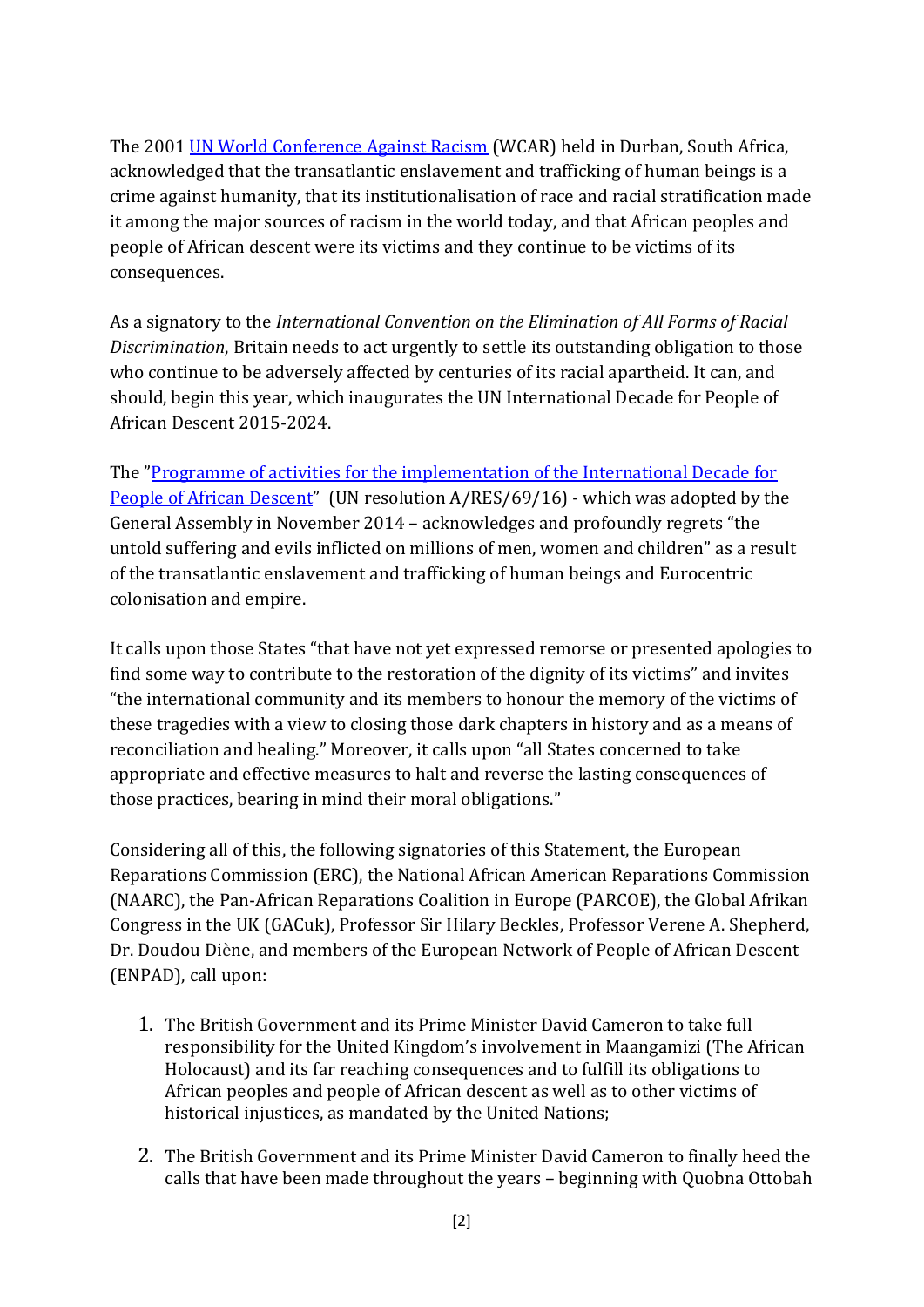Cugoano in *Thoughts and Sentiments on the Evil and Wicked Traffic of the Slavery and Commerce of the Human Species* (1787) – to establish a National Commission of Enquiry on the historical and contemporary national and international impact of Britain's transatlantic traffic in enslaved Africans; including contemporary issues that have followed in its wake such as debt bondage and other injustices in international relations and the continuing impact of structural racism and discrimination1;

3. That the British Government and its Prime Minister David Cameron establish the month of August each year as the National Maangamazi Awareness Month – beginning with 1 August as a National Memorial Day for the abolition of Britain's enslavement and trafficking of African peoples and people of African descent, and furthermore, to give recognition to the annual 1 August African heritage communities march for reparatory justice, and greater recognition to 23 August as the UN International Day for Remembrance of the Resistance to the Transatlantic Traffic in Enslaved Africans and its Abolition;

Furthermore, we, the signatories of this Statement, call upon:

4. The Caribbean Community (CARICOM) to assertively and firmly move forward with its claims for reparatory justice from the United Kingdom and other European states for the adverse and unjust consequences of enslavement and Eurocentric colonisation and empire in the Caribbean, and the British Government and its Prime Minister David Cameron to show utmost care, concern and respect for these claims. Therefore we, call upon (a) CARICOM to *urgently* submit to the Government of Britain the "LETTER OF COMPLAINTS" that has been approved by the CARICOM Reparations Commission (CRC) and is now before the Prime Ministerial Sub-Committee of CARICOM, and (b) the British Government to agree, on receipt of this letter, to the proposed Summit outlined therein on Reparatory Justice for the transatlantic enslavement and trafficking of human beings and its legacies. We welcome Chairman of the CARICOM Reparations Commission, Professor Sir Hilary Beckles prediction, in [the British](http://www.caricom.org/jsp/pressreleases/press_releases_2014/pres188_14.jsp)  [House of Commons on 16 July 2014,](http://www.caricom.org/jsp/pressreleases/press_releases_2014/pres188_14.jsp) that "this 21st Century will be the century of global reparatory justice."

Signed by,

1

European Reparations Commission (ERC)

 $1$  We want to remind the British Government and Public that there already is a national commission dedicated to the memory of the German holocaust during WWII, the *Prime Minister's Holocaust* [Commission,](https://www.gov.uk/government/publications/prime-ministers-holocaust-commission-report) which issued a report this year and was tasked with establishing what more Britain must do to ensure that the memory of the Holocaust is preserved and that the lessons it teaches are never forgotten. There is no reason for the United Kingdom to be less diligent in recognizing, researching, remembering, teaching, keeping alive the memory of and otherwise respecting its direct involvement in the transatlantic traffic in enslaved Africans and its far reaching impacts.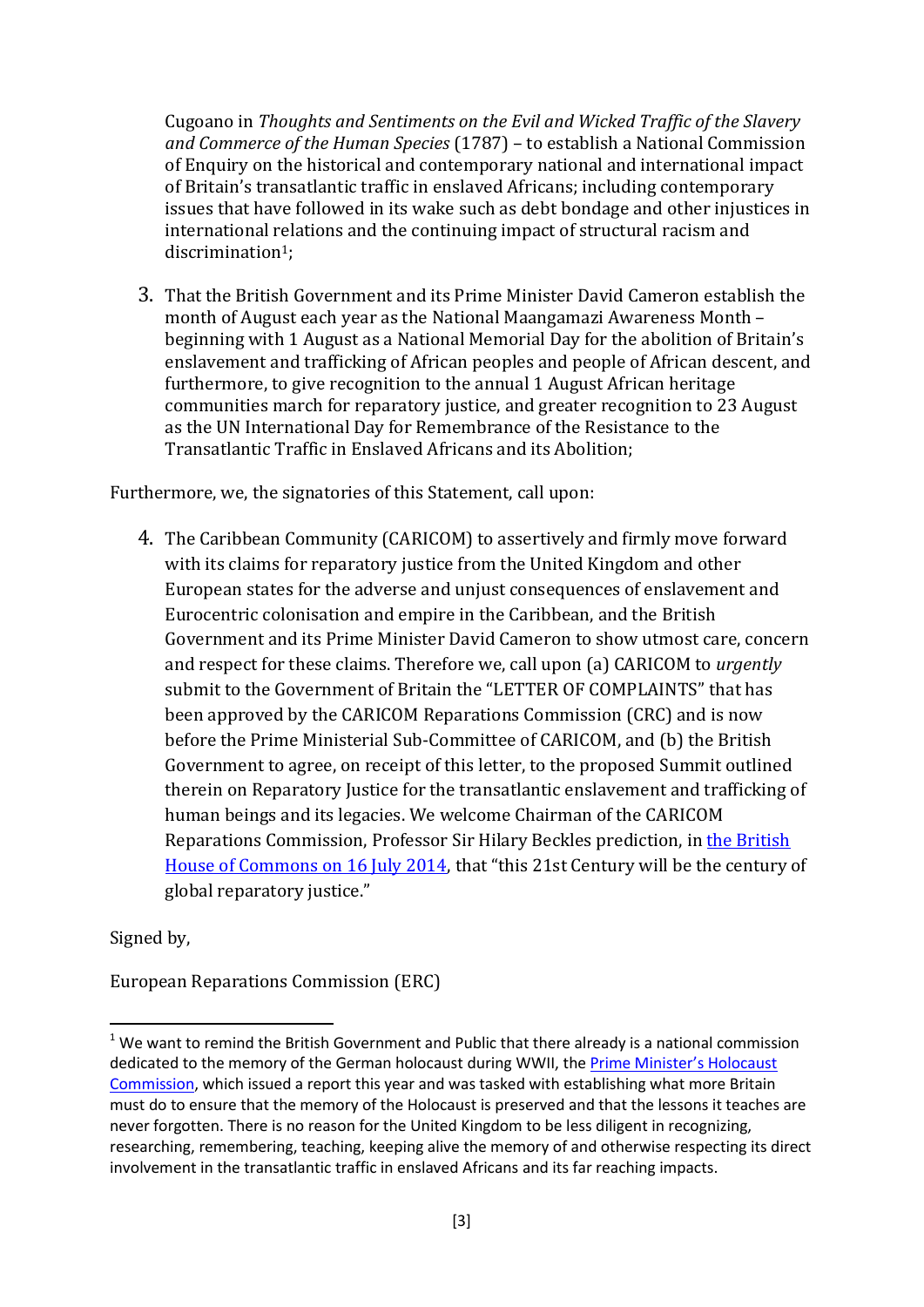National African American Reparations Commission (NAARC) Pan-African Reparations Coalition in Europe (PARCOE) Global Afrikan Congress in the UK (GACuk) Professor Sir Hilary Beckles, Historian Professor Verene A. Shepherd, Historian Dr. Doudou Diène, Former United Nations Special Rapporteur on Contemporary Forms of Racism, Racial Discrimination, Xenophobia and Related Intolerance European Network of People of African Descent (ENPAD), including: African Civil Society, Finland African Diaspora Youth Network in Europe (ADYNE) Belgian Platform of the European Network of Migrant Women, Belgium Cambridgeshire Human Rights and Equality Support Service, UK Conseil Représentatif des Associations Noires (Le CRAN), France D'HERO, Netherlands Ebony African Cultural, Arts and Human Right Organization, Hungary Fight Racism Now (FRN), Sweden The Initiative of Black People in Germany (ISD), Germany Initiative of Panafrican Women Alliance, Germany Narrative Eye, UK New Urban Collective, Netherlands Operation Black Vote (OBV), UK PACUNET, Finland Pan-African Women's Liberation Organisation, Germany Panafricanism Working Group, Germany Platform of African Communities, Belgium Raad van Afrikaanse gemeenschappen in Europa afdeling Vlaanderren, Belgium

Soul Rebel Movement, Netherlands

Trajets pour la Reconstruction du Kasaï, Belgium

Zwarte Piet Niet, Netherlands

*\*For more information about this Statement please contact Dr. Michael McEachrane [\(mceachrane@gmail.com\)](mailto:mceachrane@gmail.com), member of the European Reparations Commission (ERC) and the European Network of People of African Descent (ENPAD). For interviews and other inquiries in the United Kingdom about this Statement and its demands please contact*